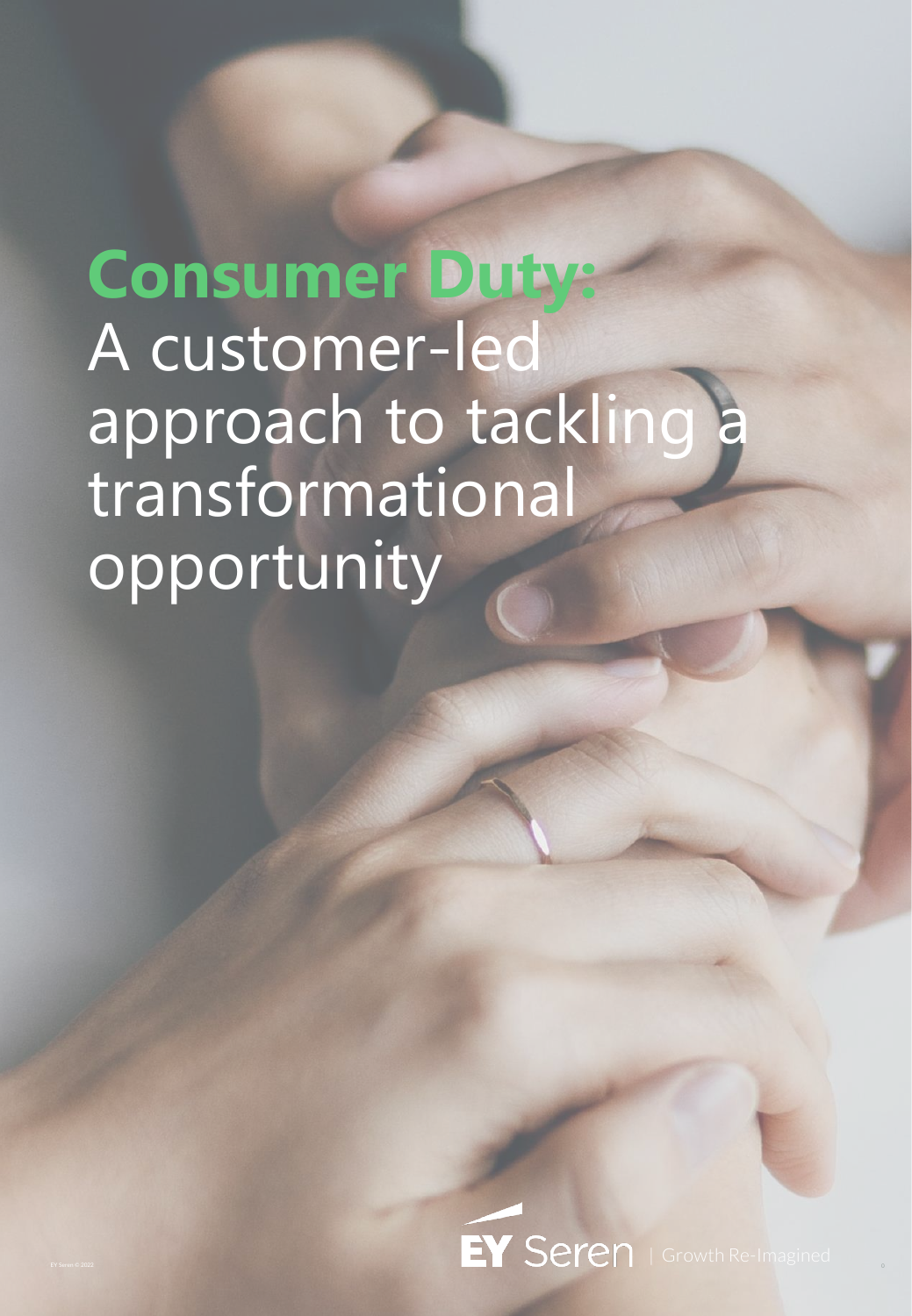## **Consumer Duty sets out the task to address financial vulnerability.**

- The Financial Conduct Authority's (FCA) Consumer Duty objective is to cultivate good financial outcomes for all UK consumers\*. Consumer Duty is far reaching and will impact all UK regulated financial services organisations both in terms of internal process and externally, in the way they engage with the market and their customers.
- Bringing Consumer Duty to life to meaningfully address vulnerability requires a rich understanding of how vulnerability is lived in all its nuances. This understanding will support sound principles with which organisations can redesign financial service experiences and products.

## **This is more than designing for vulnerability. This is a unique opportunity to transform all aspects of business to centre around customers.**

- The Consumer Duty is a shift towards the *customer*, raising questions across four key outcomes as well as the financial services proposition. It requires the industry to pause and take stock of the role they play in customer's lives, how they can better sense and meet their financial needs, goals and objectives.
- To be authentically customer-centric, organisations must understand their customers. Not just in the sense of a 'customer' but in the round, their whole human experience. Their needs, goals, objectives both financial and non-financial. Only with this depth of insight can coordinated and meaningful change happen.
- A robust response requires careful coordination across the organisation and will yield a range of positive outcomes not only for the organisation's customers, but also for the business.

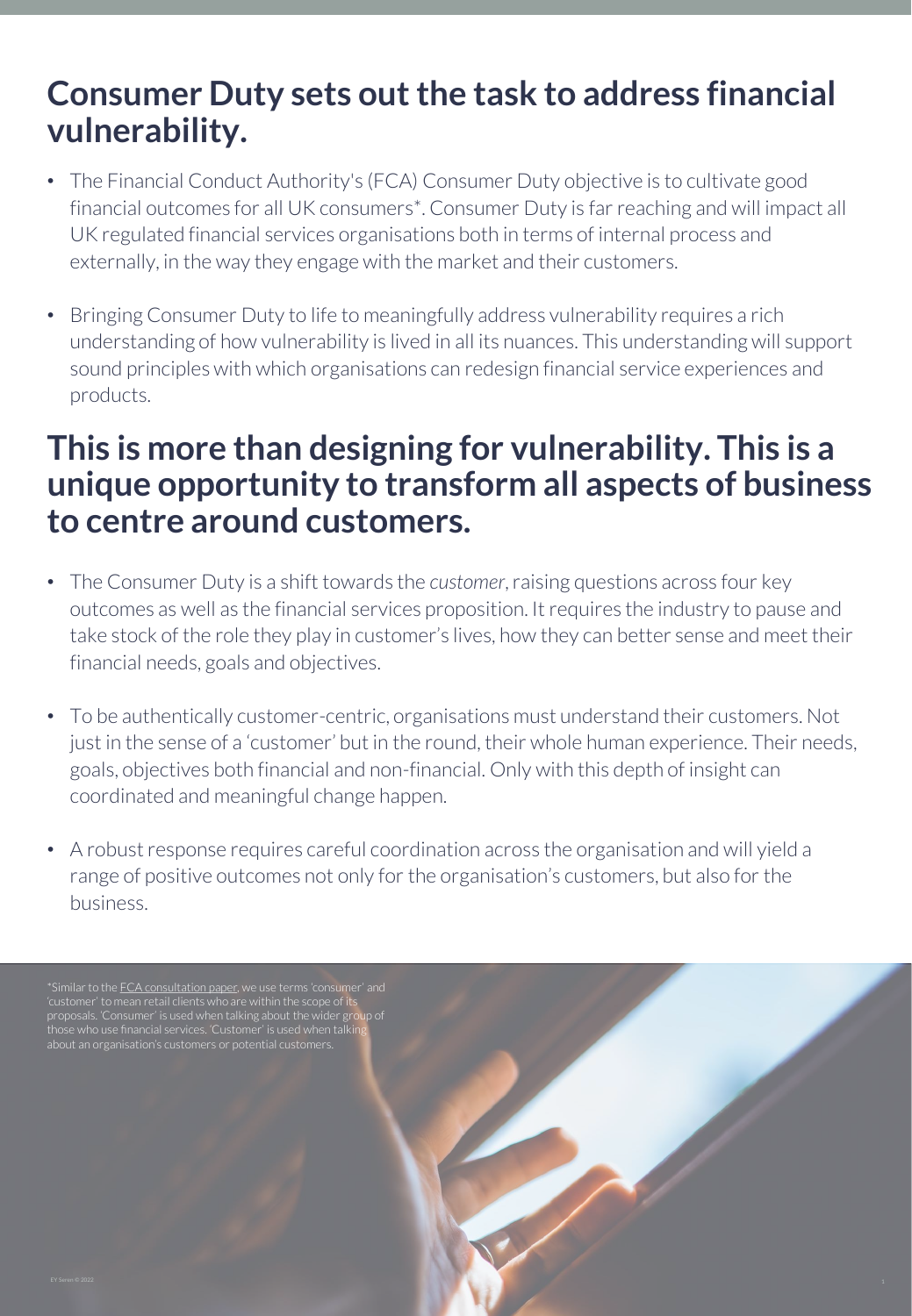## **But first, what exactly is 'vulnerability'?**

### **Well, we can all be vulnerable.**

# **46%**

of adults in the UK display one or more characteristics of financial vulnerability.

#### This has been exacerbated by the COVID-19 pandemic.\*

**Vulnerability is far reaching. It is fluid, dynamic and generally comes in three forms which we all might experience, at any given moment:**



**Chronic**

A consumer may have a longterm condition or experience a change in their life that increases their vulnerability (e.g., on-going physical or mental health conditions such as loss of sight, memory or cognitive abilities, personality traits such as low trust)



**Sporadic**

Vulnerabilities or situations which may come and go throughout a consumer's life. Un-expected life events can increase someone's vulnerability. potential for harm. These (e.g., periods of intermittent to temporary impairments, job loss, family situations such as bereavements or divorce)



**Contextual**

stress, physical accidents leading based, situational, or mental (e.g., Certain contexts or environments may trigger characteristics, behaviours or create situations for increased contexts can be cultural, location living in a foreign country, highstress or distracted environments)

*"Vulnerability can come in a range of guises… it is a fluid state that needs a flexible, tailored response from firms."* **- The FCA\*\***

## **But vulnerable to what?**

**Many characteristics and, most importantly, behaviours can make us susceptible to circumstances of vulnerability.** 

#### **Examples of characteristics include:**

- Physical disability
- Cognitive disability
- Severe or long term illness
- Mental health conditions
- Low income, or high debt
- Too young
- Too old
- Too trusting
- Too sceptical
- Too impulsive
- Too risky
- In education
- Self employed
- **Retired**
- **Unemployed**

**These could increase vulnerability in two different ways related to finances:** 

#### **Monetary vulnerability**

Someone's risk of

#### **Financial vulnerability**

Someone's ability to make decisions in their best interest and access products and services that work for them.

#### **Which can result in:**

#### **Negative outcomes and potential harm**

In its finalised guidance for the Fair Treatment to Vulnerable Customers, the FCA defines harm as things like:

- Financial exclusion
- Difficulty assessing services
- Disengagement with the market / partial exclusion
- Inability to manage a product or service
- Over-indebtedness
- Buying inappropriate products or services and exposure to mis-selling
- Scams and financial abuse

## **Understanding this is key to tackling the challenge at hand.**

\*https://www.fca.org.uk/publications/research/financial-lives-2020-survey-impact-coronavirus https://www.fca.org.uk/publication/occasional-papers/occasional-paper-8-exec-sur



#### falling into financial difficulty due to financial shock, or an unexpected event.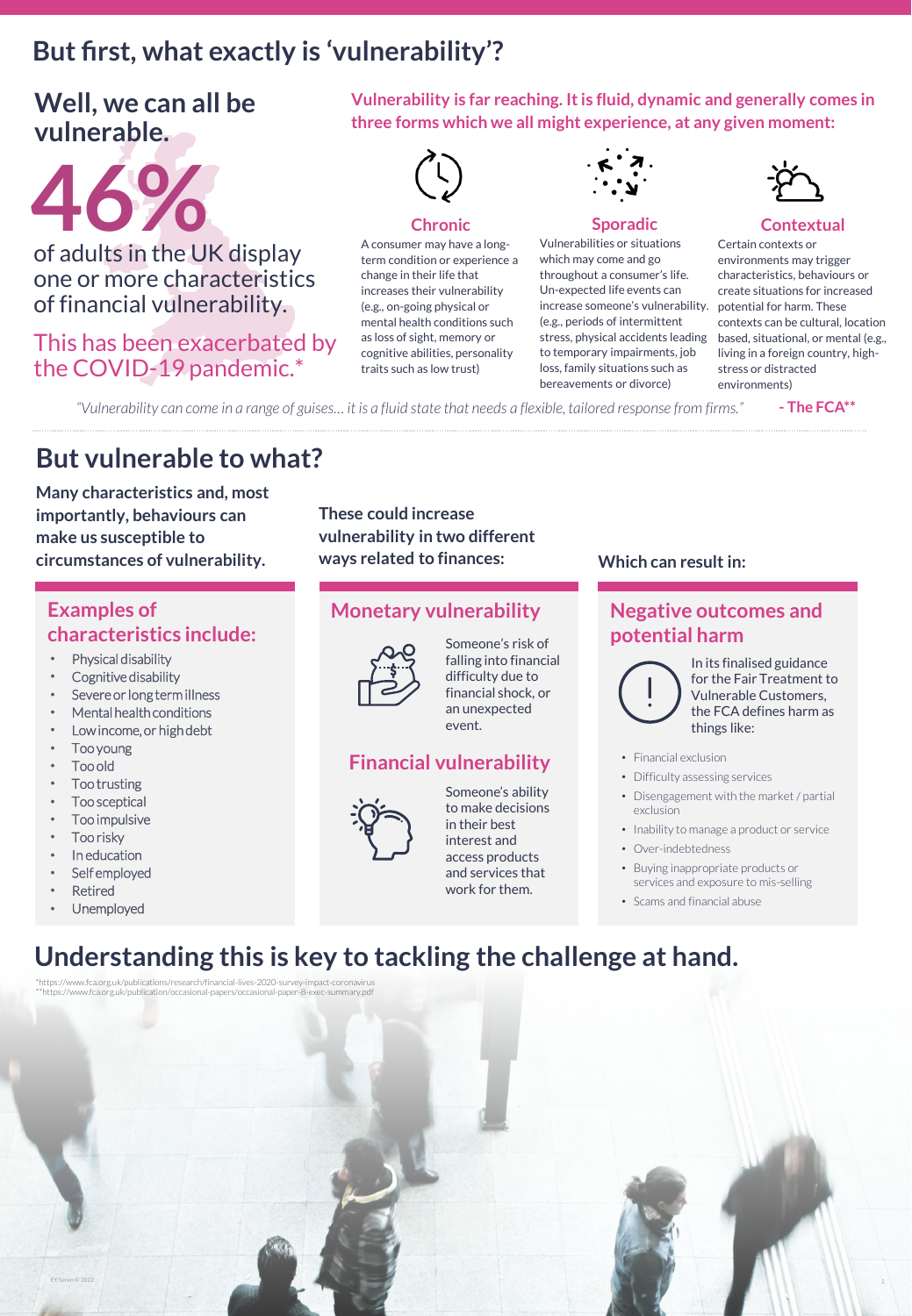## **Consumer Duty is an extended evolution towards the** *customer.*



## **But it is a complex and far-reaching challenge that raises a number**

**interrelated questions which impact all parts of an organisation and how it engages with its customers and the market.**

#### **Products and services**

Are products and services designed in a way that clearly meet the needs of the audience being served?

#### Does the customer

segmentation approach ensure that appropriate products and services are made available that suit customer needs?

Are there mechanisms to ensure continued product fit throughout the customer lifecycle?

Are service standards met where products and services are delivered by a third party?

#### **Price and value**

Do organisations know what their customers consider to be of value?

Is the value of products and services to customers articulated, beyond cost?

Can it be evidenced that customer product choices meet their needs and represent good value to them?

Can existing customers access products at the same price as new customers?

Is the presentation and pricing of products delivered by third parties controlled and managed?

#### **Consumer understanding**

Do communications enhance customer understanding and are product and service benefits and costs clear and transparent?

Are communications written in plain language, appropriate to all audiences understanding and distributed in a way which is accessible to all?

Is product and service information surfaced to customers in a way that facilitates good decision making?

Is product and service information made available to customers at the point of informational need and in the appropriate channels or formats?

#### **Consumer support**

Is it understood how customers want and are able to engage with the organisation's products and services?

Are there sufficient mechanisms in place to identify vulnerable customers before the point of harm?

Are customer servicing channels accessible and inclusive?

Are there servicing channels aligned to customer's needs and preferences which help them achieve their goals?

Is service friction, where used, only in place for the benefit or protection of the customer and not their detriment?

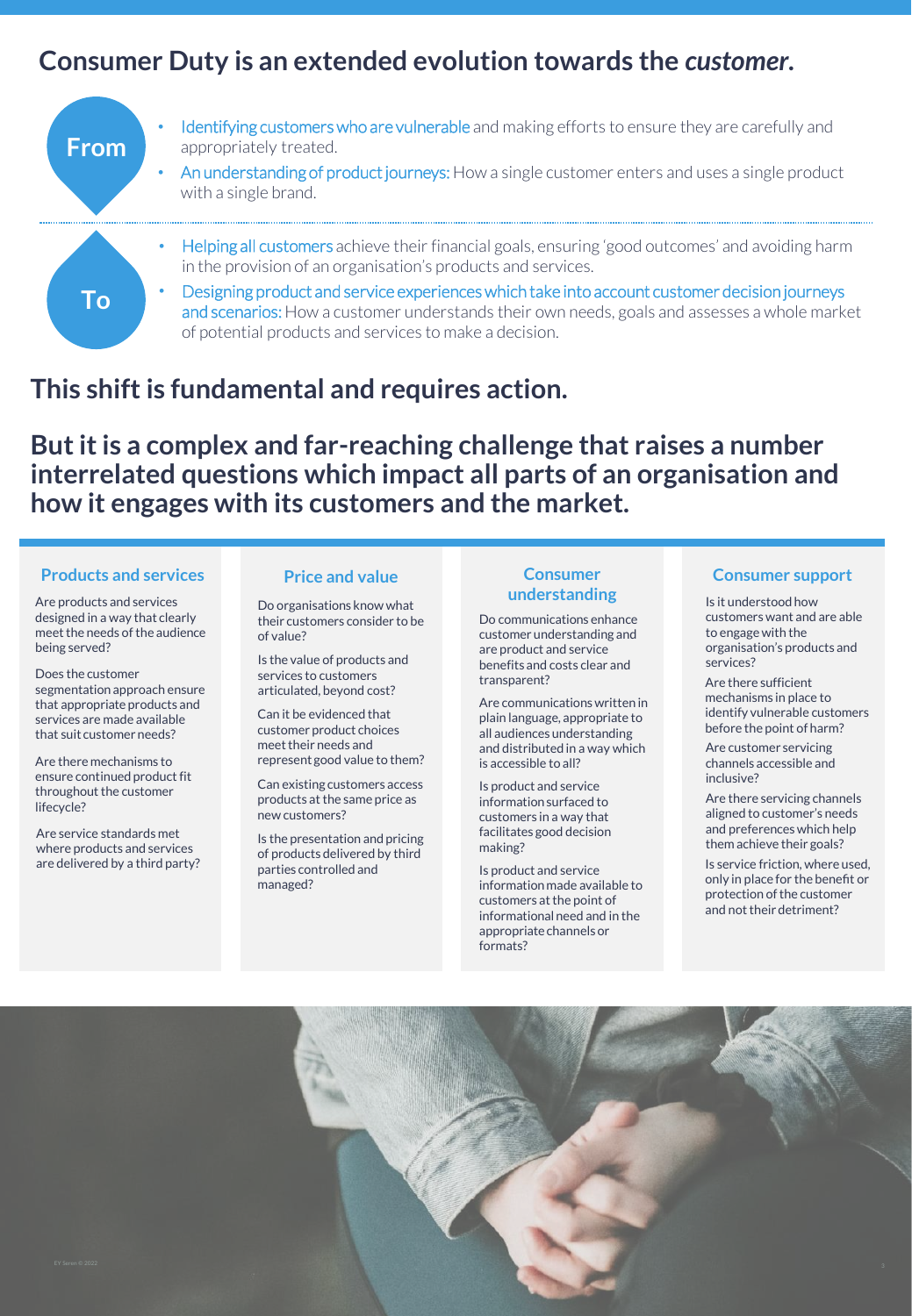## **To find the answers, start with human insight …**

#### **Organisations will not achieve compliance with Consumer Duty without demonstrating they can 'walk in their customer's shoes'.**

This means they must have a robust understanding of their current and prospective customers. This goes beyond segmentation and demographics. They must capture this understanding and build offerings around how customers experience their products and services along with the multitude of options customers have in fulfilling their needs goals and objectives.

## **… which is then translated into meaningful business change.**

#### **Meaningful change that meets the principles of Consumer Duty will not happen unless the business is holistically customer-centric.**

This means change is driven top-down by customer need, and cascades to all aspects of the business. It requires coordination across product and service lines, channels and business units. This will disrupt traditional ways of working and require challenging customer oriented business decisions.

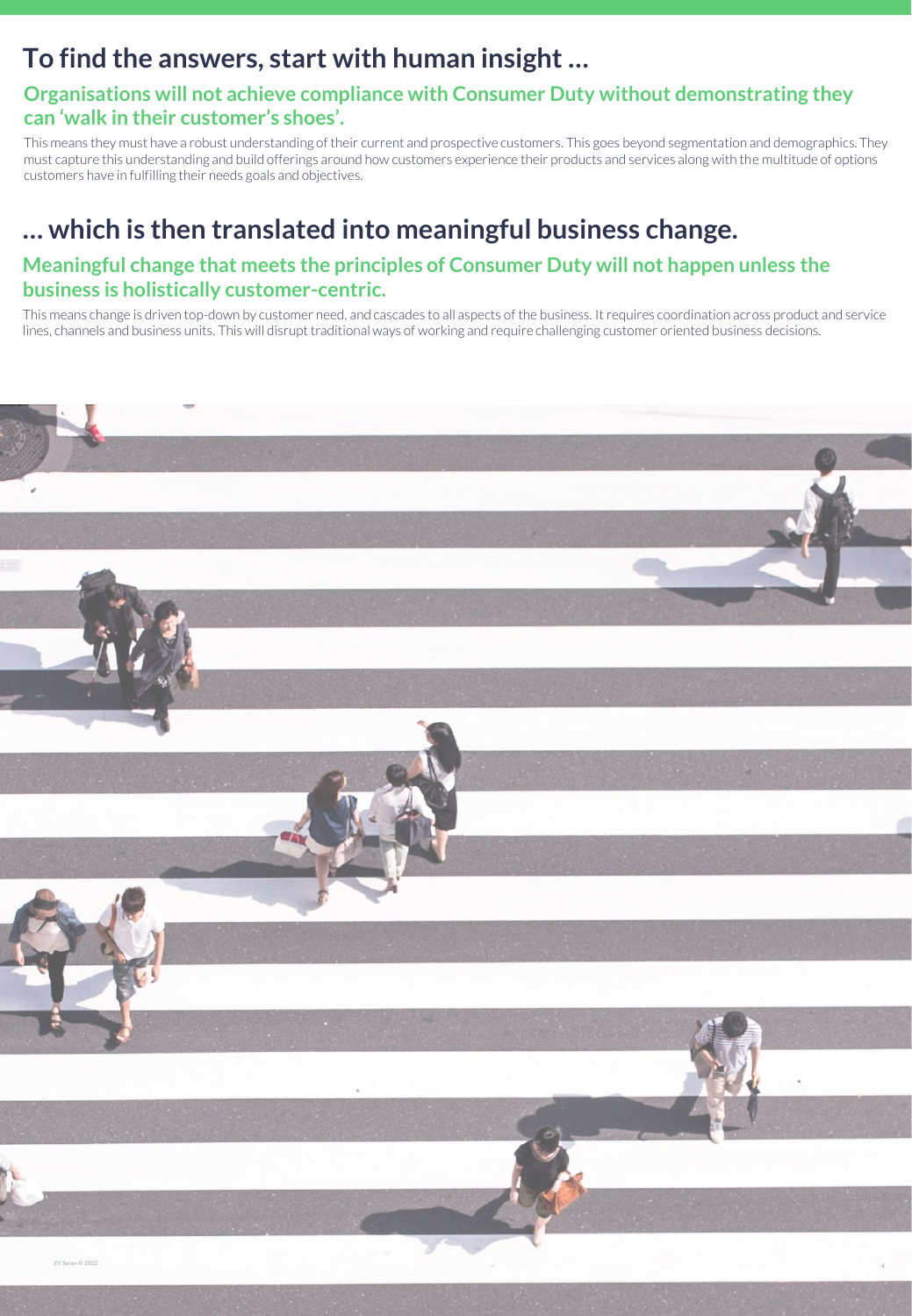## **A robust response to Consumer Duty combines four key elements.**

**These four elements produce a strategic and coordinated change programme across an organisation. They supply the requirements to build preventative and cohesive customercentric experiences and interventions which reduce the potential for harm and lead to better consumer outcomes.**



#### **Orient around customer needs, life goals and objectives**

**Unlock qualitative human insight to identify what role an organisation's financial products and service propositions should and do play in a customer's life.** This means gaining an understanding of each customer's true need so organisations can help them achieve it and realise good outcomes.

**Structured, well orchestrated research and human insight gathering, to see beneath the surface.** Needs and goals can be unsaid or unknown by customers. Mindsets are internal, fluid, complex and nuanced. They influence a customer's mood, decision making capabilities, behaviours and actions. Needs, goals and mindsets are usually inaccessible through traditional process and data analysis.

#### **Understand customer behaviour in the market**

**Gain an understanding of how customers behave and make decisions, choosing among the product and service options available to them.** This demands careful review of current product and service experiences to understand how customers navigate through them and make decisions.

**Customer journeys track the steps, decision-making journeys map the why.** Customer journeys orient around the process, more than around a consumer's internal experiences and how they make the decisions that drive their behaviour and action (or inaction) relating to their finances.

#### **Identify vulnerability and the potential for harm**

**Build a deep organisational understanding of vulnerability and how and where it can increase the potential for customer harm in the product and service ecosystem.** Vulnerability is nuanced, fluid and complex which means a service response should be flexible and robust across nearly every aspect of customer touchpoints and an internal business operating model.

**Map the potential for harm against customer touchpoints, forming the basis for future requirements and prioritisation activities.** This can only happen if organisations understand customer's needs, goals and objectives and how they go about achieving them in their daily lives.

#### **Build cohesive customer experiences, interventions and business operations to support**

**2** and <sup>3</sup> serve to identify and prioritise journeys and experiences **which require change.** They unlock the requirements for a coordinated change programme across an organisation that can be kicked off fresh and embedded into current and future organisational priorities.

This change will focus on designing, building and enhancing cohesive customer experiences and interventions that reduce the potential for harm, oriented around consumer needs and outcomes.

#### **Change is needed across many aspects of the customer experience and those business operations that support it.**

It will require multidisciplinary teams across the business to activate and realise meaningful change which focuses on better outcomes for customers.

#### **Unlock the capacity to deliver change with capability in:**



#### **Ethnographic customer research**

A form of qualitative research that observes human behaviour in real environments. They must be robust, rapid and continuous in order to embed a deep understanding of customers and human insights into agile programmes.



#### **Customer journey and decision-making mapping**

A deep understanding of human behaviour and how that translates into journeys and decisions in and outside of an organisation.

#### **Complex proposition and service capability mapping**

Deep strategic customer proposition development and service ecosystem mapping, which allows an organisation to understand how the moving parts of its business impact and enable a cohesive customer experience.

#### **Intervention and coordinated change design**

The design of cohesive interventions and design centres of excellence which allow organisations to work through strategic business change, effectively.